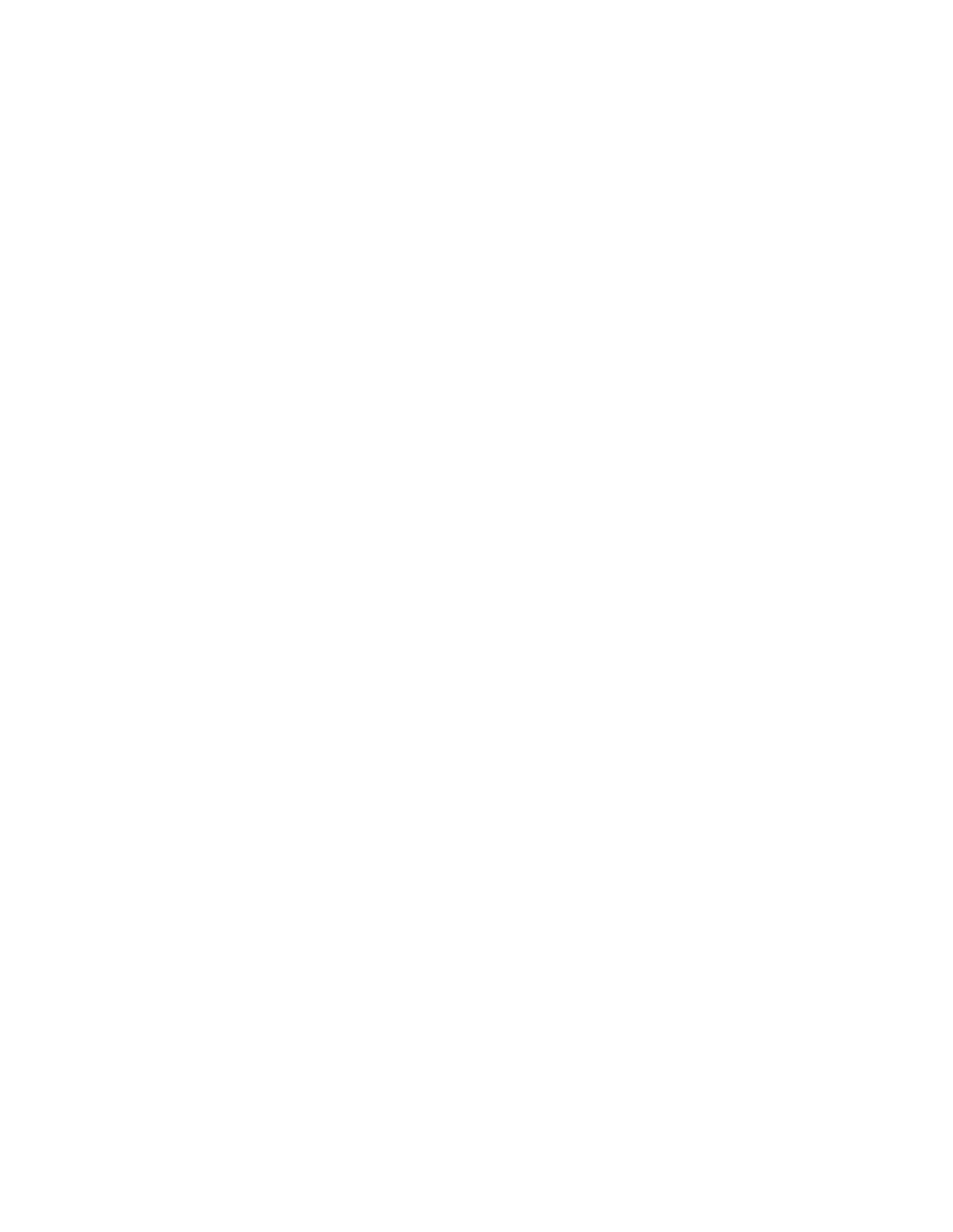# Perspective of Statistical Learning for Nonlinear Equalization in Coherent Optical Communications

#### Toshiaki Koike-Akino

*Mitsubishi Electric Research Laboratories (MERL), 201 Broadway, Cambridge, MA 02139, USA. koike@merl.com*

Abstract: Modern statistical learning technologies such as deep learning have a great potential to deal with linear/nonlinear fiber impairments for future coherent optical communications. We introduce various learning techniques suited for nonlinear equalizations.

OCIS codes: (060.1660) Coherent communications; (060.4510) Optical communications

#### 1. Nonlinear Fiber-Optic Communications

In fiber-optic communications, we encounter various linear/nonlinear impairments, such as laser linewidth, amplified spontaneous emission (ASE) noise, chromatic dispersion (CD), polarization mode dispersion (PMD), self-phase modulation (SPM), cross-phase modulation (XPM), four-wave mixing (FWM), and cross-polarization modulation (XPolM). In particular, mitigating nonlinear distortions has been of great importance to realize ultra-high-speed, reliable, and long-haul transmissions [1, 2]. The linear/nonlinear fiber impairments can be governed by nonlinear Schrödinger equation (NLSE), which may need split-step Fourier method (SSFM) to solve lightwave propagation numerically. From a natural implication, the fiber nonlinearity necessitates nonlinear signal processing to deal with the nonlinear distortions. A number of different nonlinear equalizations have been studied, e.g., decision-feedback equalizer (DFE), maximum-likelihood sequence equalizer (MLSE), statistical sequence equalizer (SSE) [3–5], turbo equalizer (TEQ) [6–8], Volterra series transfer function (VSTF) [9, 10], and digital back-propagation (DBP) [11, 12]. Recently, some variants of DBP methods [13, 14] exhibit an outstanding performance by solving inverse NLSE with SSFM, which considers logarithmic perturbation or particle representation of stochastic noise. However, it is still difficult to compensate for inter-channel nonlinearity and PMD especially for dispersion un-managed systems. To advance further, we may need to comprehend overall channel statistics, which are particularly important for communications because the mutual information derived from the statistics determines the maximum possible data rates.

#### 2. Statistical Learning Techniques

Here, we introduce some learning techniques to analyze nonlinear statistics. Classical method includes histogram estimator, which is simple but sensitive to bin-width parameter, and does not work well for high-dimensional data. We envision that modern machine learning techniques [15, 16] would provide novel insights to optical communications as shown in Fig. 1. For example, density estimation trees (DET), kernel density estimation (KDE) and Gaussian mixture model (GMM) can be direct alternatives of histograms. In particular, GMM provides robust and generic models by expectation-maximization (EM) algorithms. Principal component analysis (PCA) and independent component analysis (ICA) are also useful to analyze important factors of data. For high-dimensional data sets, we may use Monte-Carlo inference, including importance sampling (IS) and Markov-chain Monte-Carlo (MCMC). To analyze probabilistic models for stochastic sequence data, extended Kalman filter (EKF), unscented Kalman filter (UKF), particle filter (PF), and those smoother versions based on hidden Markov model (HMM) may be useful.

Since backpropagation algorithm (i.e., stochastic gradient) gained recognition in mid-70's, artificial neural networks (ANN) have lead machine learning researches. Various graphical topology including multi-layer perceptron (MLP), Hopfield neural networks (HNN), restricted Boltzmann machines (RBM), convolutional neural networks (CNN), and recurrent neural networks (RNN) have been investigated. Since mid-90's, support vector machine (SVM) has taken over the lead for machine learning. One of important techniques to analyze nonlinear statistics is kernel trick, in which we can analyze higher-dimensional linearlized feature spaces (or reproducing kernel Hilbert space: RKHS) by the inner products with kernel functions. Most common kernels include polynomial kernel, Gaussian kernel (a.k.a. radial basis function: RBF), and sigmoid kernel. Kernel-PCA and kernel-SVM work well for nonlinear statistics analysis.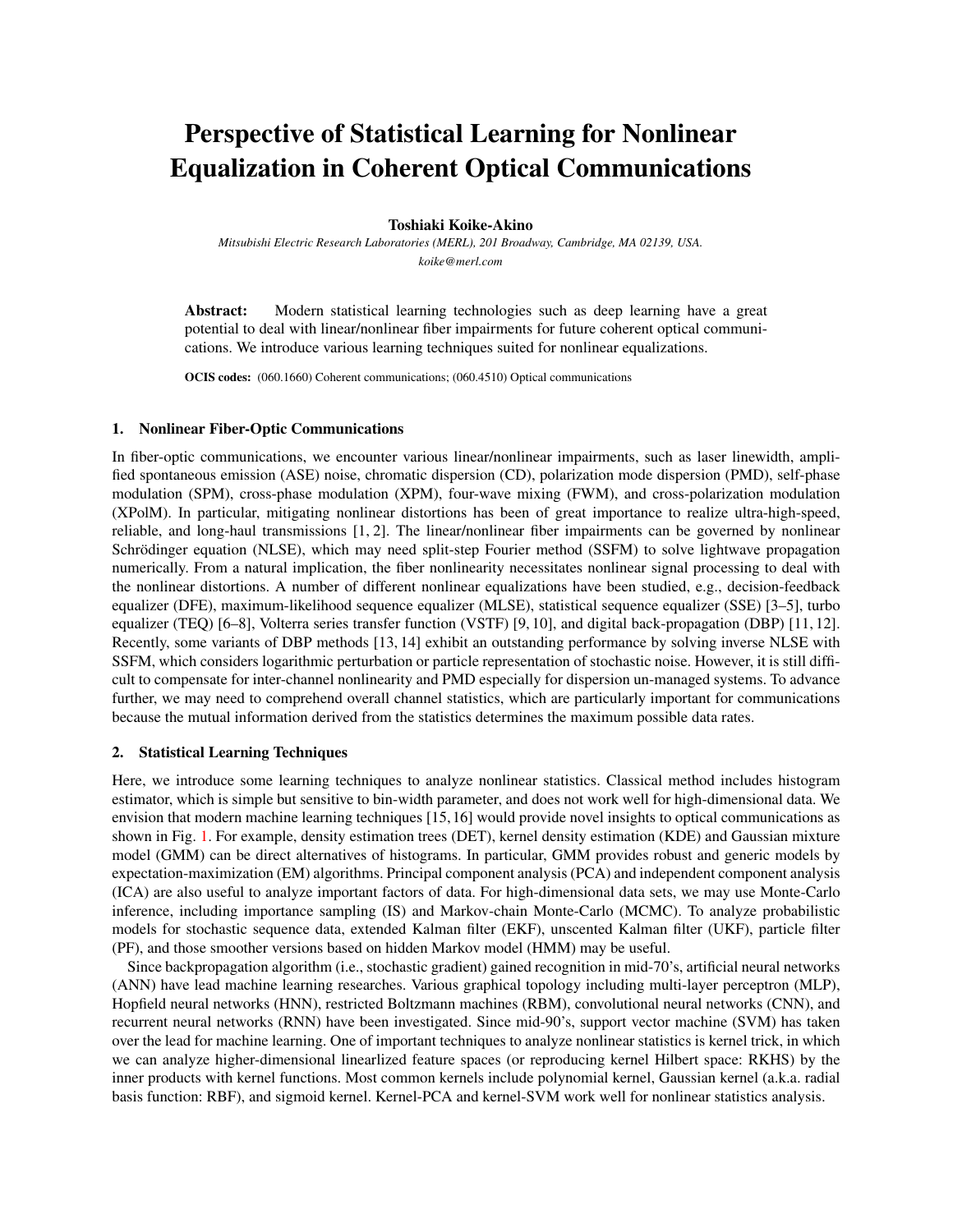

Fig. 1. Statistical machine learning approaches applied to optical communications technologies.

Since 2006, deep learning [17] based on ANN have been rediscovered as a breakthrough technique for statistical learning in speech and image processing societies. In deep learning, layer-wise training in many-layer deep belief networks (DBN) is taken place with a massively large number of data sets. Note that big data are available in optical communications, where we can obtain gigabits or terabits class data in a second. Such DBN has another advantage in massively parallel computations, which may be suited for high-speed optical communications transceivers.

# 3. Machine Learning for Optical Communications

Now, we show some examples of machine learning approaches applied to nonlinear fiber-optic communications. Xie *et al.* proposed the use of ICA for polarization recovery [18] as an alternative to constant-modulus adaptation (CMA). We have proposed HNN-based nonlinear equalization [19], which showed close-to MLSE performance. Other ANN-based nonlinear equalizers have been studied in literature [20, 21]. It was shown that RNN-based nonlinear equalization [20] outperforms DFE and VSTF. We have investigated GMM-based sliding MLSE or TEQ receivers [5], where up-to 2dB performance improvement was achieved compared to DBP. SVM has been also studied as another nonlinear equalizer [22, 23], in which a complicated decision rule like Yin-Yang spiral decision [24] can be learned by kernel-SVM. RBF kernels have been studied in other literature, e.g., [25,26]. We have shown that HMM-based turbo cycle-slip recovery [27] offers more than 2dB gains in presence of frequent cycle slips.

# 4. Summary

We have discussed various potentials behind statistical machine learning for fiber-optic communications to deal with nonlinear distortion. Through literature survey, we been seen that nonlinear signal processing based on machine learning can be of great use for many applications, such as nonlinear equalization, polarization recovery, carrier phase recovery, cycle slip recovery, *etc*. There remain a lot of interesting research topics in nonlinear optical communications exploiting modern machine learning techniques.

# Acknowledgment

We thank Dr. Shinji Watanabe (MERL) for discussions on various machine learning techniques. We also thank Dr. Keisuke Kojima, David S. Millar, and Kieran Parsons (MERL) for discussions on optical communications.

# References

- 1. A. D. Ellis, J. Zhao, and D. Cotter, "Approaching the non-linear Shannon limit," *IEEE JLT*, vol. 28, no. 4, pp. 423–433, 2010.
- 2. M. Secondini, E. Forestieri, and G. Prati, "Achievable information rate in nonlinear WDM fiber-optic systems with arbitrary modulation formats and dispersion maps," *IEEE JLT*, 31, 3839-3852 (2013).
- 3. N. Alic, G.C. Papen, R.E. Saperstein, L.B. Milstein, and Y. Fainman, "Signal statistics and maximum likeli- ´ hood sequence estimation in intensity modulated fiber optic links containing a single optical preamplifier," *Opt. Express*, vol. 13, no. 12, pp. 4568–4579, 2005.
- 4. Y. Cai, D.G. Foursa, C.R. Davidson, J.X. Cai, O. Sinkin, M. Nissov, and A. Pilipetskii, "Experimental demonstration of coherent MAP detection for nonlinearity mitigation in long-haul transmissions," *OFC'10*, OTuE1, 2010.